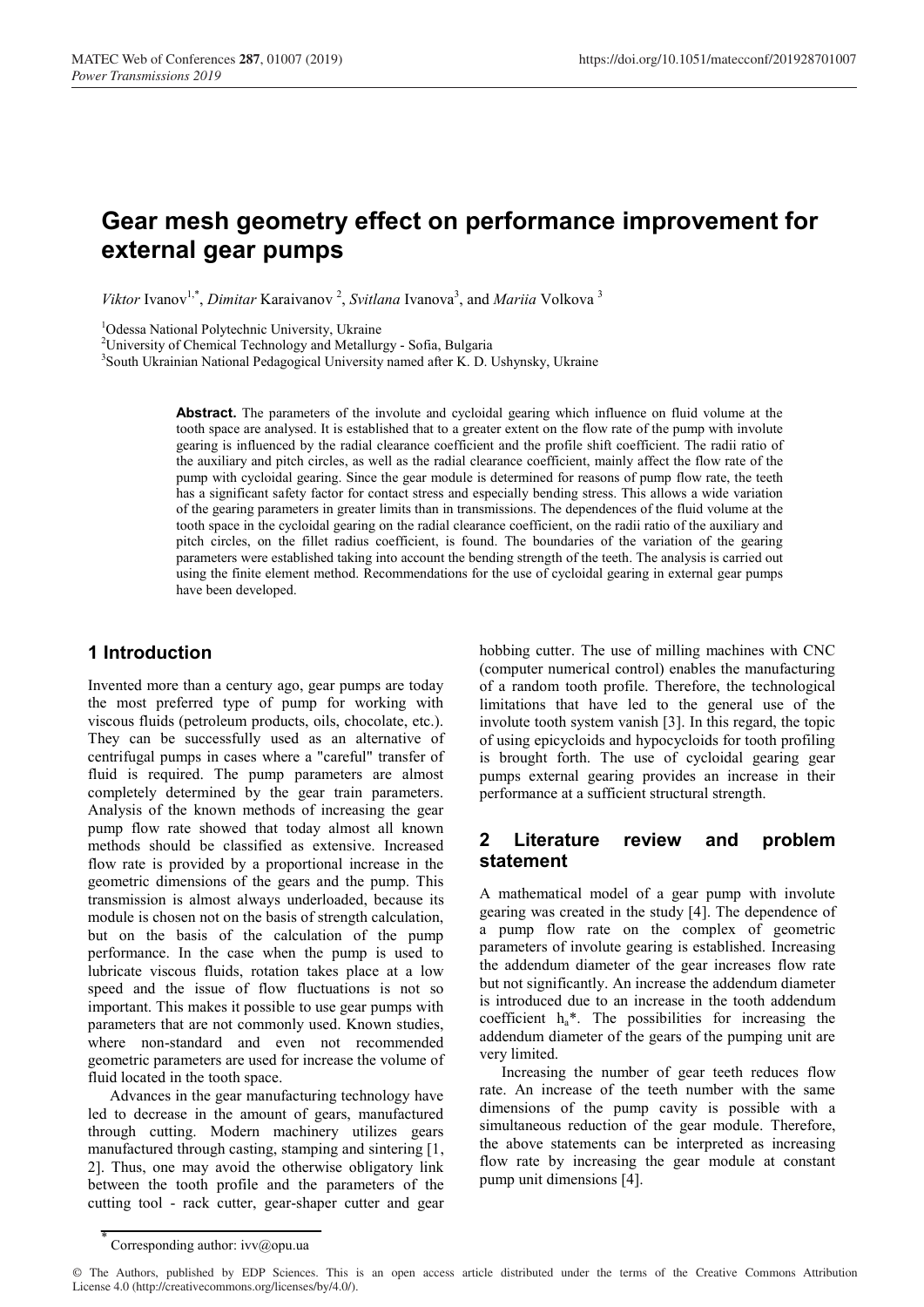Reduced flow rate occurs when increasing the pressure angle *αω*. The use of gears with the pressure angle of  $15^{\circ}$ ...18° degrees is recommended. Increasing the addendum coefficient  $h_a^*$  from 1.0 to 1.25 increases the pump flow rate. This conclusion is logical in view of the fact that an increase in the addendum diameter led to an increase in flow rate.

The approval that the increase of the teeth number leads to an increase in flow rate is contained in the study [5]. This contradicts the above data. Obviously, it means the overall growth of the transmission dimensions and dimensions of the pump - then this statement is correct but does not make sense. It is confirmed that with the module increase the flow rate increases at the same dimensions. With increasing the gear face width, the flow rate increases - this statement is obvious [5].

The increasing of a pressure angle and a transverse contact ratio is increase the pump flow rate. Also, an increase of the flow rate can be achieved with an increase of the profile shift coefficient [5].

The approval that the flow rate increases with increasing pressure angle is in direct contradiction of the previous publication. Clearly for the final conclusion in this question it is necessary to specify exactly what other parameters change with the change of the pressure angle, and which remain constant. This remark is valid for other cases. The gearing parameters are interrelated, and for involute meshing are standardized, and when studying one parameter, it is necessary to specify which other parameters change. In any case, changes of the pressure angle have little effect on the flow rate.

With an increase of the teeth number, the flow rate decreases, and with the module increase, the flow rate increases [6]. In this study, it is specifically stated that an increase in the teeth number take place at a constant gears diameter. These studies [6] correspond to the data of article [4] in terms of the influence of the teeth number. With an increase of the pressure angle, the flow rate increases, here there is agreement with the research in article [5]. If the addendum coefficient increases, the flow rate is increase, as expected. It is indicated that the addendum coefficient varies slightly from 1.0 to 1.05. The increase of the gears face width expectedly leads to an increase in theoretical flow rate. The helix angle does not affect flow rate [6]. The data on the relationship between the flow rate and the profile shift coefficient (an increase in the profile shift coefficient leads to a decrease in the flow rate) contradicts the data of the study [5]. Data on the influence of the gears geometrical parameters on the flow rate are summarized in Table 1.

Another way to increase flow rate is to use a different type of profile - cycloidal [5]. A method for accurate calculation of the fluid volume in tooth space with external gearing, both for the involute and non-involute tooth profile has been developed [7]. Using this method, the fluid volume in the tooth space with an involute profile and a cycloidal profile had calculated. Comparison of the flow rate of gear pumps with these two tooth profiles was also performed experimentally. Confirmation by calculation and experimentally of the fluid volume by 20% increase in the tooth space of a gear pump with a cycloidal tooth profile in comparison with the involute tooth profile was obtained [7].

**Table 1.** The direction of influence of the gearing parameters on the flow rate (↑ - with an increase in the parameter, the flow rate increases, ↓ - with a decrease in the parameter, the flow rate decreases, ↑ ↓ - the effect is multidirectional, 0 - does not affect, the empty cell - hasn't data).

|                           | Huang et al<br>[6] | Saleem [5] | Kulieshkov<br>et al [4] |
|---------------------------|--------------------|------------|-------------------------|
| The Number of teeth       |                    |            |                         |
| Module                    |                    |            |                         |
| Face width                |                    |            |                         |
| Profile shift coefficient |                    |            |                         |
| Helix angle               |                    |            |                         |
| Pressure angle            |                    |            |                         |
| Addendum coefficient      |                    |            |                         |
| Addendum diameter         |                    |            |                         |

Comparison of the involute and cycloidal profile showed that the cycloidal profile has lower friction losses. It has been established that cycloidal gearing has greater wear resistance in comparison with involute [8].

Along with many advantages, cycloidal gearing has the disadvantage; this is high contact stress at the pitch point. To overcome this disadvantage there is provided a profile of the tooth flank consists of a portion of an epicycloid addendum, a portion of a hypocycloid dedendum and a small involute portion in the area of the pitch point [9].

Another problem cycloidal meshing - it's sensitivity to changes in the center distance. Increasing the center distance by tenths of a millimeter leads to a large decrease in the transverse contact ratio [10]. This negative phenomenon is observed at different pressure angles and different values of the addendum coefficient.

A comparative analysis of the strength of the involute and cycloidal gearing was carried out [11]. Cycloidal meshing is considered at various pressure angles and different auxiliary (rolling) circle radius. The pressure angle varied from 10 to 28 degrees. The radius of the auxiliary (rolling) circle took values from 5 to 27 mm. With an increase in the radius of the auxiliary circle, the stress in the root of the tooth decrease slightly. The decrease is more noticeable at pressure angles greater than 20 degree. Contact stress decrease sharply with increasing radius of the auxiliary circle, which is associated with an increase in the reduced radius of curvature. Also at contact angles greater than 20 degrees, contact stress decrease most sharply.

Comparison of the contact stress of involute and composite involute-cycloidal gearing showed that the composite involute-cycloid gearing has much greater contact strength. The tooth root stress of involute gearing is greater, however, at optimal values of the pressure angle ( $\alpha = 28$  degree) and the radius of the auxiliary (rolling) circle, the difference is less than 10% [11].

Changing a number of parameters, such as the number of teeth, leads not only to a change in fluid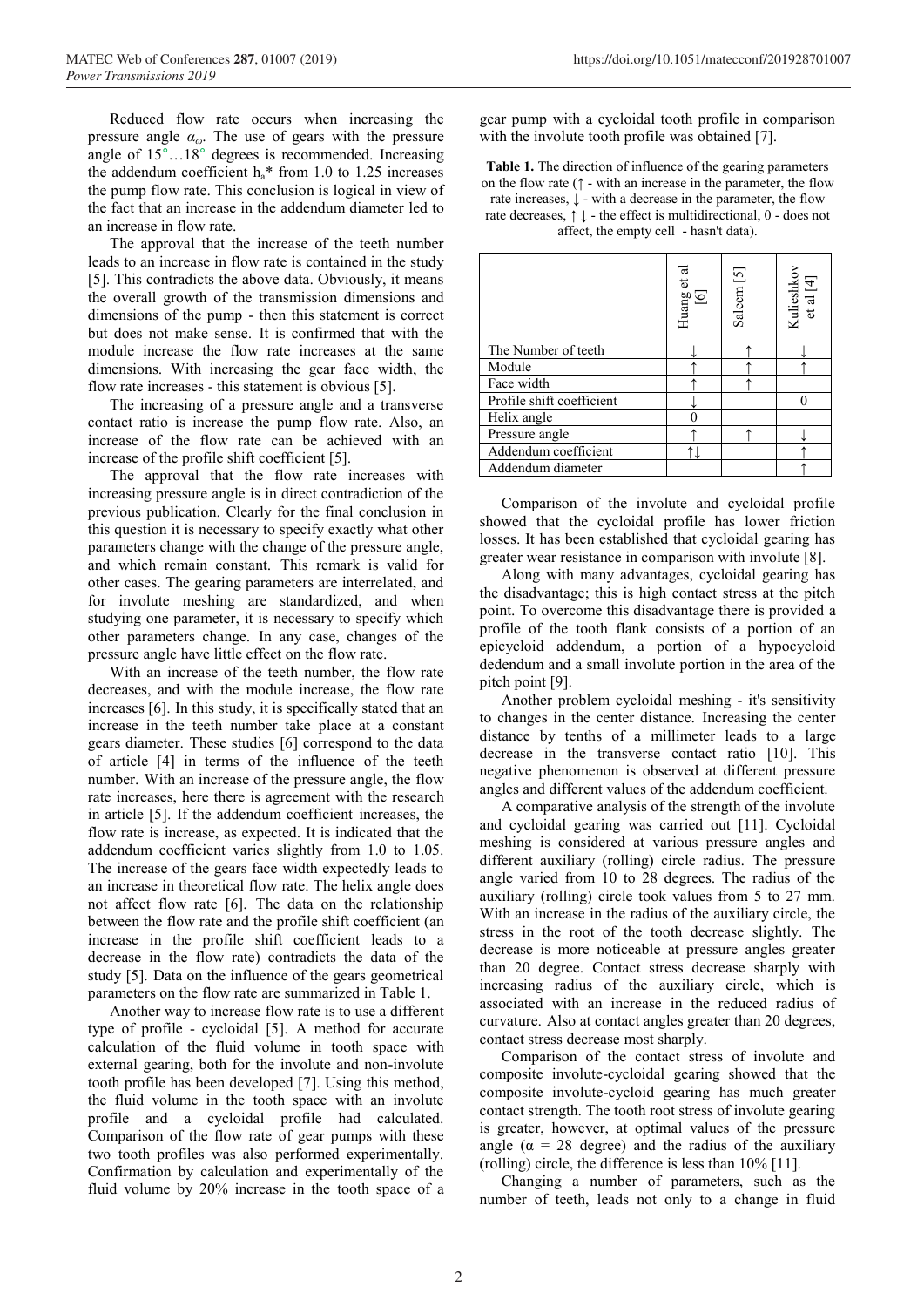volume, but also to a change in other flow characteristics, such as pressure pulsations. The change in the flow value and the pressure pulsations with a change in the geometric parameters have been studied in [12 -15].

The pressure pulsation limits the possibilities for increasing the module, and also imposes restrictions on the change in the geometric parameters of the cycloidal and involute gearing. The number of teeth was recommended  $z = 10$  [16]. However, an increase of the radial clearance and the volume of the tooth space while maintaining a constant number of teeth do not lead to a significant increase in pressure pulsation.

It is clear from the above reviewed publications that the parameters that most significantly affect flow rate are: module, the number of teeth and face width. In fact, most researchers increased the dimensions of the transmissions and, accordingly, the gear pump. Flow rate growth with an increase of dimension is an obvious fact, but it is not of interest.

The profile shift coefficient, pressure angle and addendum coefficient influence the pump flow rate slightly. Special parameters affecting the flow rate of gear pumps are: in the involute gearing - the profile shift coefficient x, and in the cycloidal gearing - the ratio of the auxiliary (rolling) circle radius to pitch circle radius r/R.

It is necessary to link the increase in pump flow rate with the change of the profile shift coefficient and the bending strength of the teeth. For cycloidal gear transmissions, the relationship between flow rate and teeth bending strength not been studied in detail.

The effect of the radial clearance coefficient and root fillet radius on the pump flow rate is not been evaluated or taken into account. Here there are significant reserves to improve flow rate. The limiting is the bending strength of the teeth.

The purpose of the article is:

- to diversify ways of increasing the fluid volume in the tooth space;
- determine the flow rate of gear pumps, depending on the parameters of cycloidal gearing;
- to give a comparative analysis of gear pumps flow rate with involute and cycloidal gearing, taking into account the teeth bending strength.

#### **3 Increase flow rate of involute gear pump**

A method for estimating the area of the tooth space was developed to assess the effect of the radial clearance coefficient on the pump flow rate with an involute gearing. With the help of the developed program "Gearing", the process of cutting teeth with a rack cutter, a shape cutter and a hobbing cutter is modelled. The tooth profile is obtained using the generation process as an envelope of several cutter positions. The found profile of the tooth space is transmitted to the software program Mechanical Desktop 6.0. The configuration of the tooth space was approximated by a closed broken line and the area was determined using the command "AREA". An

example of the obtained configuration of the tooth space is given in Figure 1.



**Fig. 1**. The configuration of tooth space with the number of teeth  $z = 12$ , profile shift coefficient  $x = 0$ , root fillet radius coefficient  $\rho_f^* = 0.38$ , radial clearance coefficient c\* = 0.25 (a) and  $c^* = 0.5$  (b).

The dependence of the tooth space area for the involute gear for different values of the root radial clearance is found (Figure 2). The tooth space area with a radial clearance coefficient  $c^* = 0.25$ , taken as the baseline, is 100%. The increase in area for large values of the coefficient is given as a percentage of the base.



**Fig. 2**. Dependence of the tooth space area on the radial clearance coefficient c\*.

As can be seen from the figure, the possibility of increasing the pump flow rate by increasing the radial clearing is significantly greater than by factors such as profile shift coefficient, pressure angle and addendum coefficient. However, an increase in the radial clearance significantly reduces the bending strength of the teeth, which imposes restrictions on the possibility of changing this parameter.

To assess the bending strength of the teeth, the tooth root stress was determined using the finite element method. In the software Mechanical Desktop 6.0, a three-dimensional solid model of the gear sector has been created. Since bending stress arise not only in the root fillets of a tooth that is in meshing, but also in the root fillets of the adjacent teeth, the model includes a tooth under load and adjacent teeth. The model represents a sector of the gear that is bounded by the surface of the shaft sleeve and the radial straight lines that are the axes of the teeth (Figure 3).

It is assumed that a surface of the shaft sleeve is constraint. The load (concentrated force) is applied to the tooth tip along the normal to the involute. It should be noted that ISO 6336 applies force at the upper point of single pair gear tooth contact. With FEM tensions are determined for these two computational cases. The difference in these two cases is less than 2%, in the subsequent calculation the load is applied to the tip of the tooth.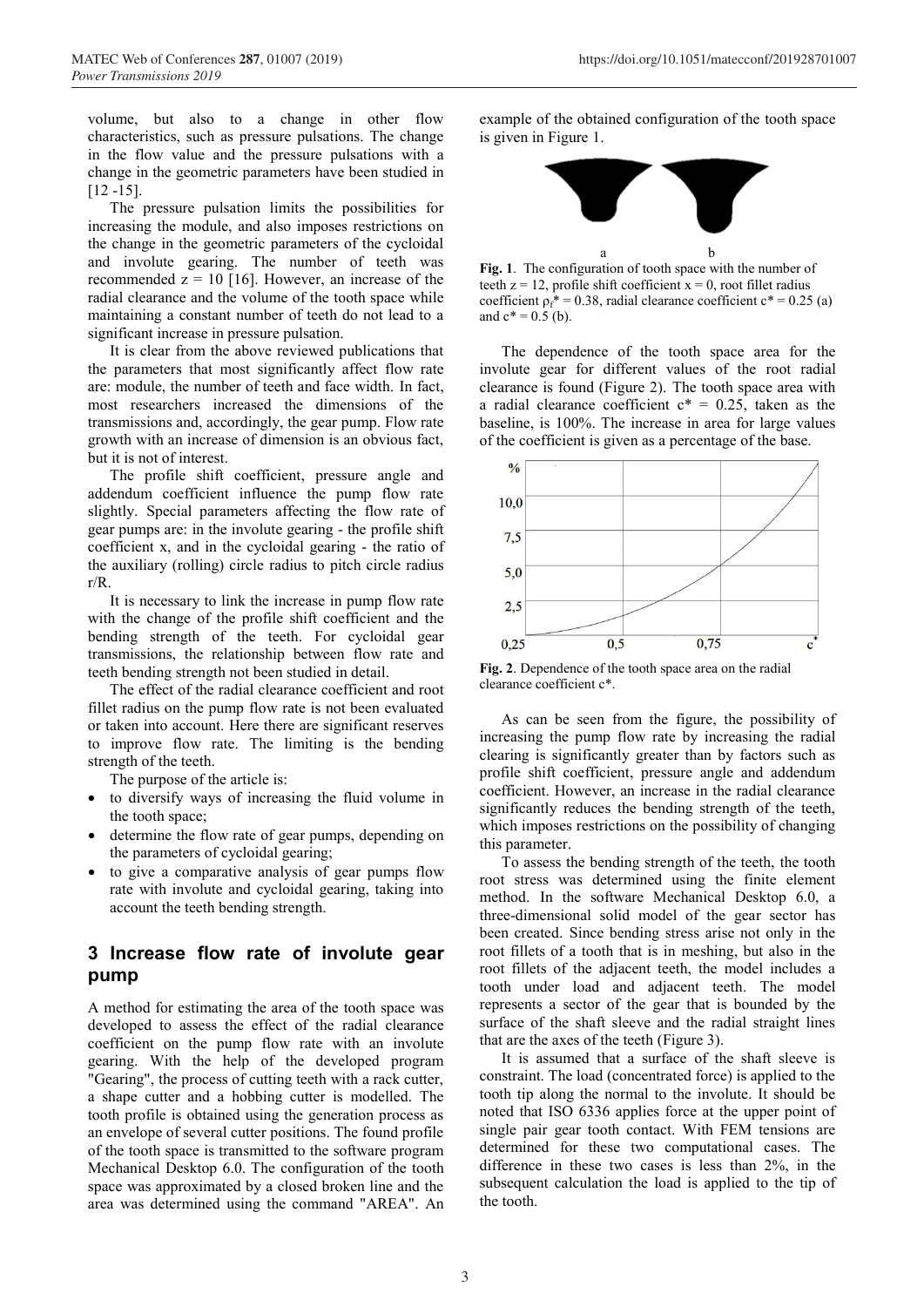

**Fig. 3**. Solid model of a involute gear sector, divided into triangular finite elements.

The FEM module of Mechanical Desktop automatically carries out the separation of the object into triangular finite element with variable step. After several attempts and result comparisons with those of other authors [17-19] it was established that it is not necessary to use very small elements for a root fillet of the tooth. Sufficient accuracy is provided by elements with a size of about 0.025mm.

The values of bending stress are calculated for one and the same point as defined by the hypothesis of A.Verhovski. It is assumed that the critical section of the external tooth is determined by the two tangents to the root fillets at 30° relative to the tooth axis. The stress according to ISO 6336 is defined for the same point, which makes it possible to compare results by different methodologies.

Safety factors have been found on the basis of the calculated stress depending on the radial clearance coefficient (Figure 4).

Comparing the two figures, we see that with increasing area of the tooth space, and, accordingly, the performance of the pump, by 25%., teeth bending strength decreases by about 75%. Thus, although the increase of the radial clearance is more effective compared to the change of other parameters, an increase in the radial clearance should be limited to the range с\*  $= 0.25 ... 0.4.$ 

## **4 Increase flow rate of cycloid gear pump**

The cycloidal profile of a tooth has the addendum contoured by an epicycloid and the dedendum outlined by a hypocycloid. Thus, the addendum has a convex surface, and the dedendum has a concave surface. Due to the concave surface of the dedendum, the area of the t tooth space in the cycloidal gearing is always greater than in the similar involute. The tooth space area of the cycloidal gearing is maximum with the ratio of the auxiliary circle radius to the pitch circle radius is equal 0.5. In this case, the hypocycloid degenerates into a straight line.

Using the same technique as for involute gearing, the dependence of the tooth space area on the ratio of the circles radii - a dedendum auxiliary and a pitch  $r_D/R$ , was found (Figure 5).



**Fig. 4**. The dependence of the safety factor on the size of the radial clearance coefficient.



**Fig. 5**. Dependence of the tooth space area on the ratio circles radii - a dedendum auxiliary and a pitch.

The tooth space area at  $r_D/R = 0.2$  is taken as 100%, the increase in area with an increase in the ratio is indicated as a percentage of the base. The increase in pump performance by increasing the ratio  $r_D/R$  can be 7.5%.

The influence of the circles radii ratio  $r_A/R$  - an addendum auxiliary and a pitch was also investigated. The effect of changing the radius of the auxiliary circle on the tooth space area is much less. The increase in pump flow rate due to an increase in the ratio  $r_D/R$  is less than 2%.

Usually, the radii ratio of the addendum auxiliary and pitch circles should be equal to the radii ratio of the dedendum auxiliary and pitch circles of the gear. This imposes certain restrictions, for example, the ratio  $r_D/R =$ 0.45 is acceptable and provides a large area of the tooth space and, consequently, higher pump flow rate, but with a ratio of  $r_A/R = 0.45$ , the gear teeth may be wedged. Or if the ratio  $r_A/R = 0.15$  is acceptable and provides a large area of the tooth space, but the ratio  $r_D/R = 0.15$  cannot be recommended.

The dependence of the tooth space area on the radial clearance coefficient is investigated. Considering the decrease in the bending strength of the tooth due to the large value of the  $r_D/R$  ratio, a narrower range of values radial clearance coefficient  $c^* = 0.25-0.3$  was investigated. In these narrow variation limits of the radial clearance coefficient, the dependence is almost linear. And close to the values, that were obtained for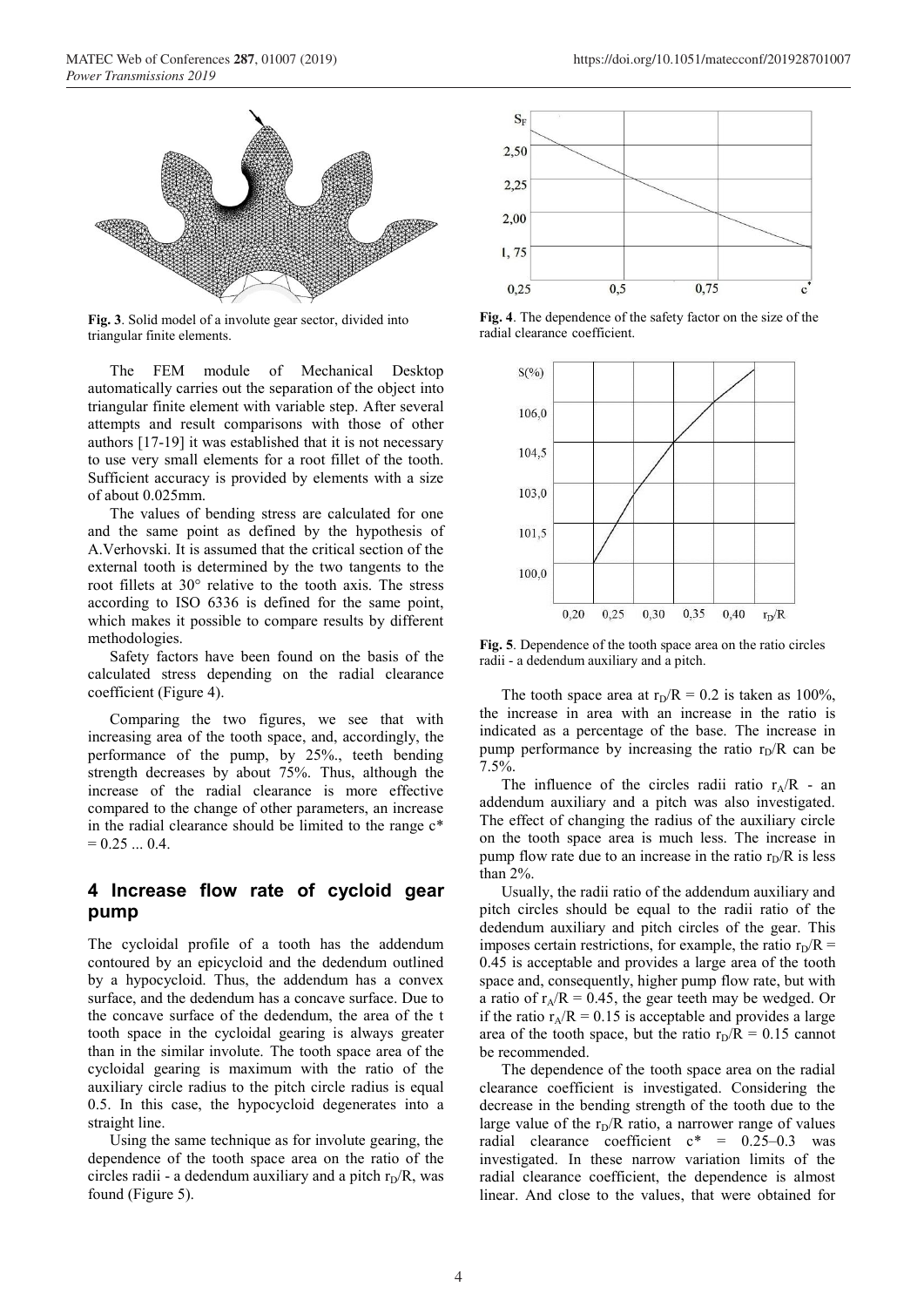involute gearing. The dependence of the tooth space area on the tooth root fillet radius coefficient  $\rho_f^*$  was also studied. The difference between the area of the tooth space with the standard value  $\rho_f^* = 0.38$  and the value of  $\rho_f^* = 0.3$  is only 0.3% with a significant decrease in bending strength. Therefore, the factor of a root fillet radius should not be changed for the purpose of increase the tooth space area.

## **5 Comparison involute and cycloid gear pump**

To compare the advantage of using an involute and cycloidal profile in gear pumps, gears with an involute and cycloidal tooth profile having the same parameters were selected. Involute gear parameters: the number of teeth  $z = 8$ , module m = 10, profile shift coefficient  $x =$ 0.624, radial clearance coefficient  $c^* = 0.25$ , root radius factor  $\rho_f^* = 0.38$ , tooth addendum coefficient  $h_a^* = 1$ . Cycloidal gear parameters: the number of teeth  $z = 8$ , radial clearance coefficient  $c^* = 0.25$ , root radius factor  $\rho_f^* = 0.38$ , the circles radii ratio of an auxiliary and pitch  $r/R = 0.4$  (for the addendum and the dedendum of a tooth).

In order for the involute gear to be replaced in the pump with cycloidal profile gear, it is necessary that two conditions be performed: the equal center distance of both gears and the equal diameter of the addendum gear circle. We use the system of two equations

$$
\begin{cases}\n d_a = mz + 2h_a^*m \\
a_w = m \frac{z_1 + z_2}{2} = mz\n\end{cases}
$$

Solving these equations, we find the cycloidal gear train module  $m = 11.25$  mm and the tooth addendum coefficient  $h_a^* = 0.9991$ .

Involute and epicycloidal profiles are convex and a similar at the selected gearing parameters. The addendum profiles of the teeth practically coincide, but there is no tooth top sharpening in the cycloidal gear. The thickness of the dedendum cycloidal tooth is much less than involute (Figure 6). Therefore, the bending strength of the cycloidal tooth requires additional research. It has been established by calculation that with the above gear parameters, the tooth space area of the cycloidal gear is 27% larger than the involute one (the tooth space area of the involute gearing is taken as the baseline).



**Fig. 6**. The tooth space configuration of the involute (a) and cycloidal (b) gearing.

The strength of the cycloidal teeth was studied for various  $r_D/R$  ratios of radii. The safety factor for the considered involute gear is assumed to be 3.0. The safety factors for the cycloid gear are calculated relative to it for various values of the  $r_D$  /R ratios of radii (Figure 7).



**Fig. 7.** Dependence safety factor due the different values of the r<sub>D</sub>/R. ratios of radii.

The bending strength of the cycloidal gear, with the number of teeth  $z = 17$  and the radius ratio  $r_D/R = 0.2$ , is less than the bending strength of the involute gear by only 4.5%. With an increase in the ratio  $r_D/R$ , the bending strength of the cycloidal gearing decreases. When the number of teeth is  $z = 17$  and the ratio of the radii  $r_D/R = 0.4$  the bending strength of a cycloidal gear is less than an involute gear by 28.5%. Considering that the gear strength is determined, first of all, by the maximum contact stress, such a reduction of the bending strength is often acceptable. With a decrease in the number of teeth, the bending strength of the cycloid gearing depends more strongly on the auxiliary and pitch circles radii ratio. The use of the radii ratio  $r_D/R = 0.4$ when the number of teeth  $z = 8$  cannot be recommended.

There are a large number of parameters affecting the area of the tooth space and. accordingly, the pump flow rate. Changes in these parameters have the greatest effect on the bending strength of a tooth. However, any change in the gearing geometric parameters leads to a change in contact strength, wear resistance, and requires a change in the parameters of the gear cutting process.

To estimate the whole complex of parameters is extremely difficult. A comparative assessment of two pumps types using the fundamental design method (FDM) was performed [20, 21]. The following factors were chosen: the area of the tooth space (a), manufacturability (b), contact strength (c), wear resistance (d), and bending strength (e). At the triangle tables put down the numerical values. These values were assigned to each of the combinations of the elements (Figure 8).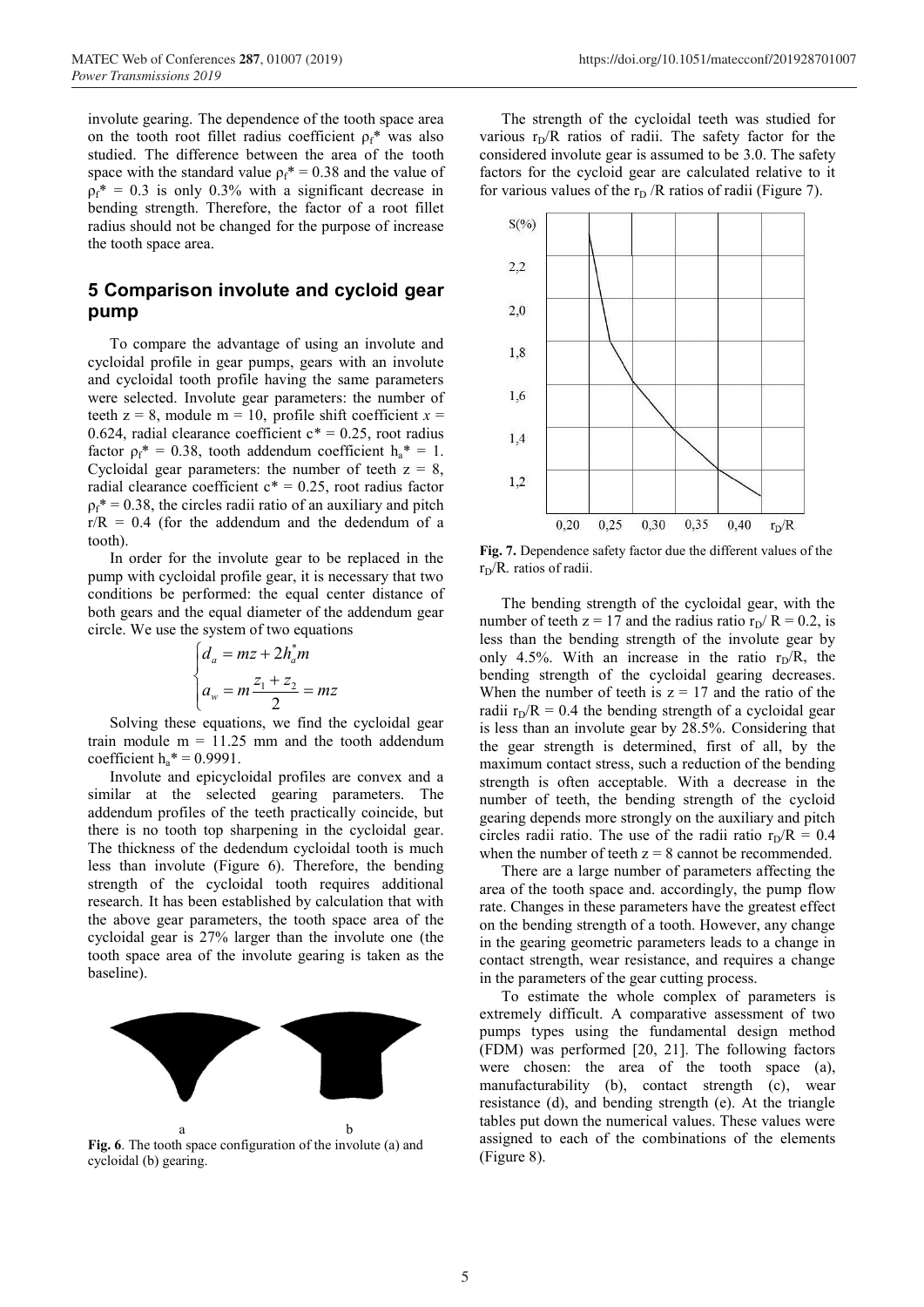

**Fig. 8.** Evaluation of gear pumps with cycloidal (a) and involute (b) gearing using FDM method.

For example, we consider that it is more difficult to vary the tooth space area in the cycloidal gearing than in the involute ones. Therefore, the combination of a manufacturability - an area in the first case, is the "1", and in the second "2". In a combination of factors, contact strength - wear resistance, the advantage of cycloidal gearing is obvious - a score of "3", and for involute gearing "1".

The total of the estimates is the degree, to which the design corresponds to the task. As a result of application of the method it was found that the cycloidal gear pumps is better; its score is 22, whereas the involute gear pumps has the score of 20.

## **5 Conclusion**

The main gearing parameters affecting pump performance are the module and the number of teeth. These parameters are interrelated. Increased performance with the same dimensions of pump can be achieved by increasing the module and at the same time reducing the number of teeth. Reducing the number of teeth leads to flow pulsation. Therefore, this way to improve pump performance has its limitations.

The next most influencing factor on pump flow rate is the radial clearance coefficient. This factor is not given due attention. By increasing the radial clearance coefficient, it is possible to increase by 5% the flow rate of a pump with involute gearing and by 7% of a pump with cycloidal gearing.

The next factor in terms of impact on pump flow rate is the profile shift coefficient for involute gears and the radii ratio of the auxiliary and pitch circles for cycloidal gears. By changing the profile shift coefficient, you can increase the pump flow rate by 2-4%, and by changing the radii ratio by 3-5%.

The simultaneous use of involute gears with an undercut of the tooth and an increased value of the radial clearance coefficient allows an increase in flow rate of 8- 11%. This is more than the addition of flow rate gains from the impact of each of these factors separately.

The simultaneous use of increased values of the auxiliary and pitch circles radii ratio, as well as increased values of the radial clearance coefficient, allows you to get an increase in flow rate by 14-17%. This is more than the addition of flow rate gains from the impact of each of these factors separately.

The use of undercut teeth with a simultaneous increase in the radial clearance coefficient leads to a large decrease of their bending strength. Also the simultaneous use of increased values of the auxiliary and pitch circles radii ratio, as well as increased values of the radial clearance coefficient leads to a decrease of teeth bending strength. When designing a pump with such gearing parameters, it is necessary to calculate bending stress using methods which allow accurately reflect the actual shape of the tooth - the finite element method, boundary element method, and others.

In pump gears, the contact strength limits the size of the transmission. There is always some margin of bending strength. Reducing the bending strength can increase pump flow rate. In cycloidal gearing, with the same increase in bending stress as in involute gearing, it is possible to obtain a greater gain in pump flow rate.

The area of cycloidal gearing functioning in gear pumps is determined. On the basis of design experience, we can recommend the following limits of geometric parameters variation: the number of teeth  $z = 8$  ... 15, auxiliary and pitch circles radii ratio  $r/R = 0.2$  ... 0.3, module m = 4 ... 10mm, root fillet radius coefficient  $\rho_f^*$  $= 0.38$ , radial clearance coefficient c\*  $= 0.25...0.35$ .

#### **References**

- 1. K. Mori, T. Maeno, Y. Fukui CIRP annals, 60(1), 299-302 (2011)
- 2. K. Gupta, N. Jain The International Journal of Advanced Manufacturing Technology, 72(9-12), 1735-1745 (2014)
- 3. C. Özel The International Journal of Advanced Manufacturing Technology, 54(1-4), 203-213 (2011)
- 4. Iu. Kulieshkov, M. Chernovol, T. Rudenko, V. Hutsul, R. Osyn Zbirnyk naukovykh prats KNTU: Tekhnika v s/h vyrobnytstvi, haluzeve mashynobuduvannia, avtomatyzatsiia, 23, 378-390 (2010)
- 5. M. Saleem TJES, 16(4), 20-27 (2009)
- 6. K. Huang, C. Chen, Y. Chang Proc. of the Inst-on of Mech. Eng., Part C: JMES, 223(9), 2191-2199 (2009)
- 7. K. Nagamura, K. Ikejo T. Toyoshima Proc. of the Inst-on of Mech. Eng. Part B. Journal of engineering manufacture, 218 (7), 699-711 (2004)
- 8. K. Ikejo, K. Nagamura, F. Tutulan In ASME Intern. Des. Eng. Technical Conf. and Comp. and Inform. in Eng. Conf., 657-663 (2005)
- 9. F. Tutulan, K. Nagamura, K. Ikejo, In ASME Intern. Des. Eng. Technical Conf. and Comp. and Inform. in Eng. Conf., 91-96 (2003)
- 10. N. Seyama, K. Nagamura, K. Ikejo Transactions of the JSME Series C, 77, (775) 582-590 (2011)
- 11. F. Tutulan, K. Nagamura, K. Ikejo In: The Proc. of the Symp. on Motion and Power Transmission JSME, 35-38 (2004)